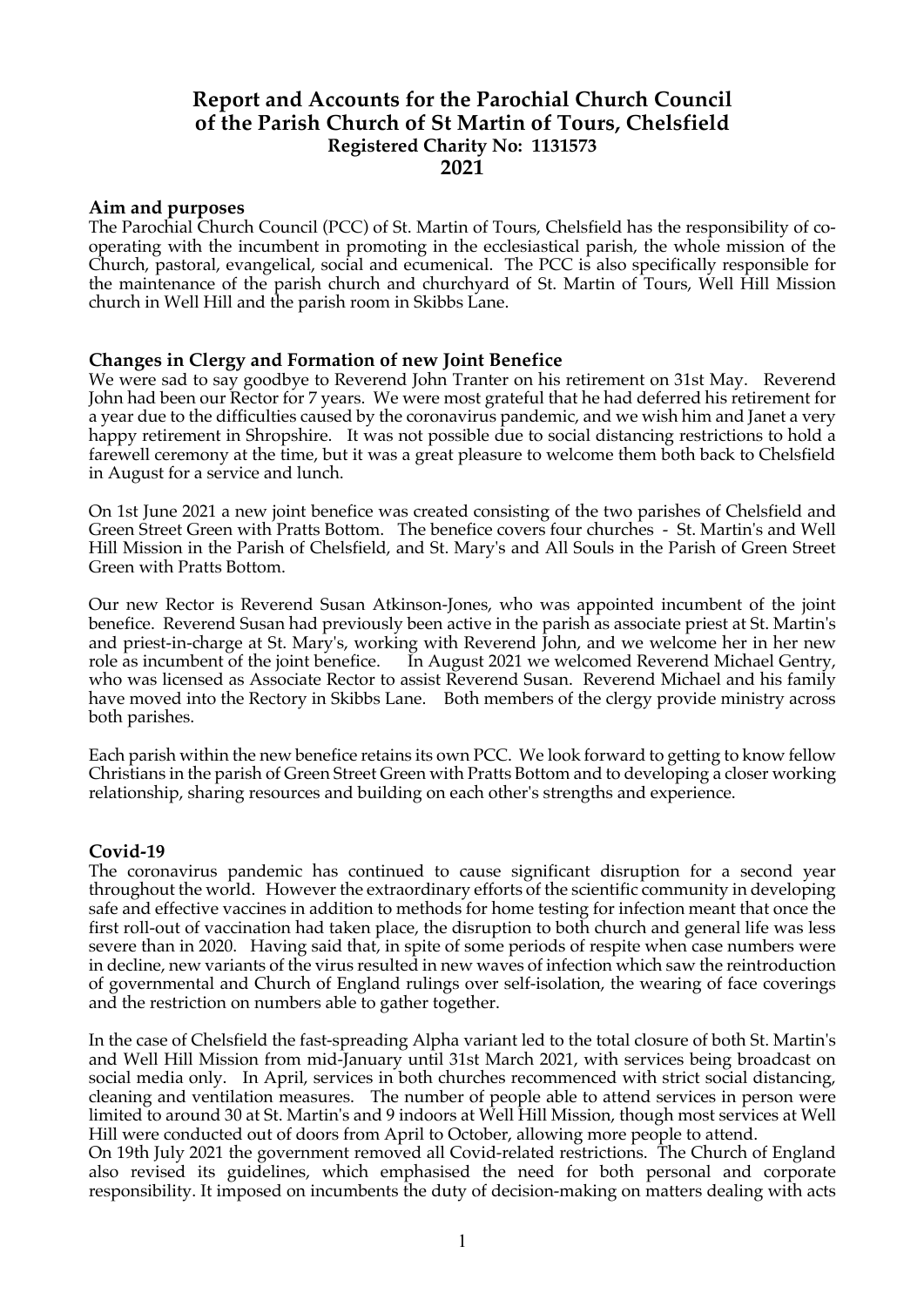of worship, events and the use of church facilities. Reverend Susan regularly consulted with the PCC to review the guidance in the context of the changing levels of risk. Restrictions were gradually eased through the second half of the year to allow more people to attend services in person and for the congregation to resume singing hymns, albeit whilst wearing facemasks. The choir was permitted to sing without facemasks whilst in the choir stalls. Holy Communion continued to be given to communicants only in one kind, it being considered still unsafe to return to using a communal cup.

Services and prayers were recorded and made available online throughout the year via the church website, Facebook and YouTube to reach those unable to attend church in person.

A collection has not been taken during a service since the start of the pandemic. Instead, the congregation have been encouraged to donate on the way in or out, including by using a new contactless payment and donation system purchased because of the restrictions imposed by the pandemic.

# **Objectives and activities**

The PCC is committed to enabling as many people as possible to worship at our churches and to become part of our parish community at St. Martin's and Well Hill. This is reflected in our mission statement "St Martin's worships and serves a loving God, reaching out to the community in the name of Jesus Christ". The PCC maintains an overview of worship and makes suggestions on how our services can involve the various groups that live within our parish. Our services and worship put faith into practice through prayer and scripture, music and sacrament.

When planning our activities for the year, we have considered the Charity Commission's guidance on public benefit and, in particular, the supplementary guidance on charities for the advancement of religion.

We try to enable people to live out their faith as part of the church community through:

- Services which provide sacraments and opportunities for worship, prayer and learning about the Gospel.
- Provision of pastoral care for people living in the parish.
- Missionary and outreach work.

To facilitate this work it is important that we maintain the fabric of the church of St Martin's and associated Brass Crosby Room, the Well Hill Mission church and the Parish Room.

#### **Achievements and Performance**

In our 2020 annual report we set out our aims for 2021 as follows:

- Rebuild our congregation, focussing particularly on those who have been less involved during the pandemic.
- Continue to develop and use our Churchyard providing opportunities for burial in consecrated ground, environmental benefits and a place of peace and beauty for visitors.
- Rebuild the very good relationship between St. Martin's and the local community.
- Implement the reorganisation of the new Benefice and develop a closer working relationship with St Mary's
- Publicise our special church services and social events more widely using social media.
- Review our Parish Stewardship
- Actively participate in Diocesan initiatives
- Review our Risk Management policies and recommendations.
- Enhance our Safeguarding practices.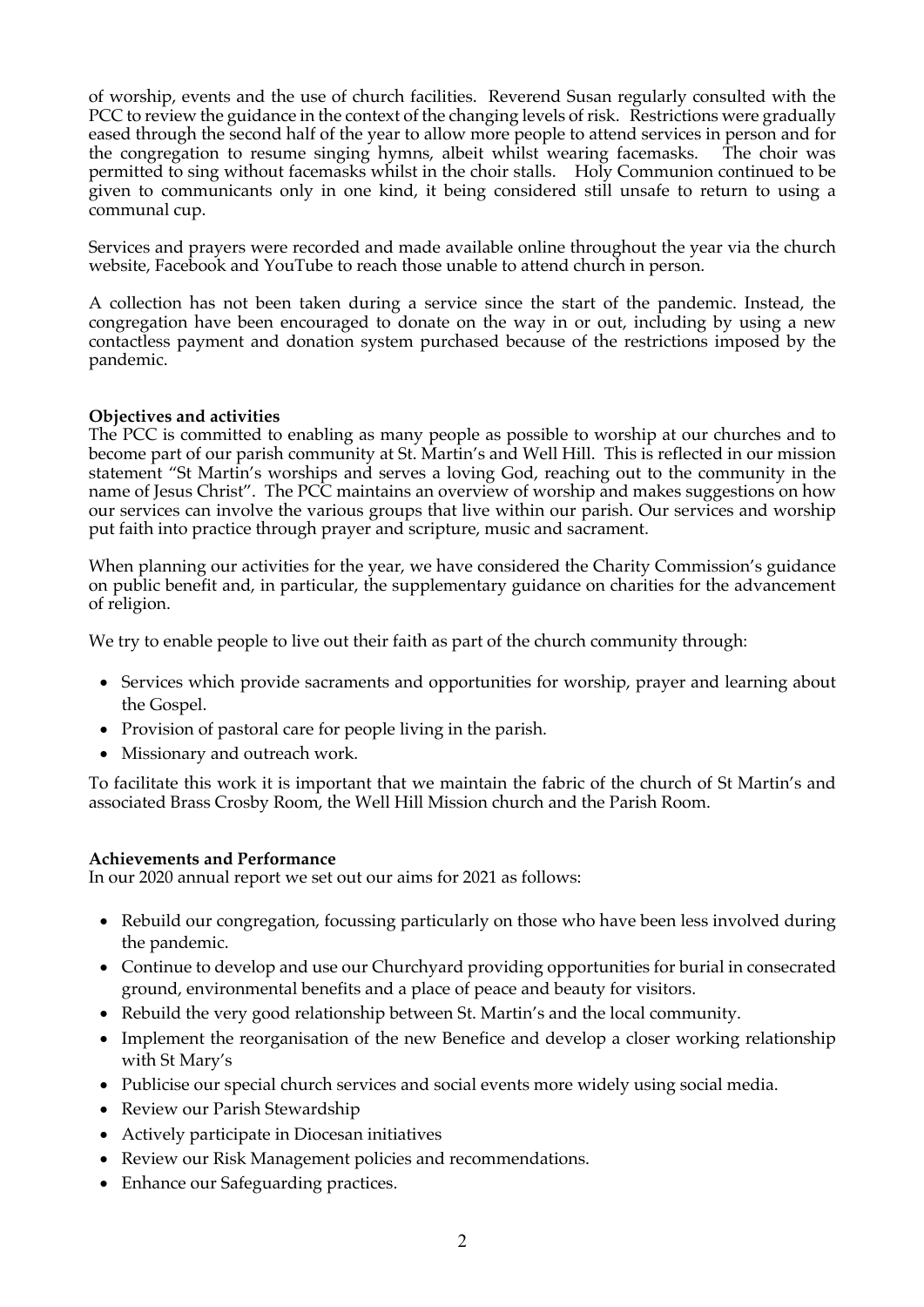We are pleased to be able to report that we have made good progress in achieving those aims in all areas in spite of the successive waves of infection through new variants limiting face to face social contact. Because of these restrictions, we have been unable to develop our working relationship with our fellow PCC of Green Street Green with Pratts Bottom as quickly as we would have liked, but the clergy and churchwardens of each parish have worked closely together to form rotas for worship and ministry across the benefice and we have been able to share administrative resources through the benefice office. We look to build on this start in the coming year.

#### **Worship and prayer**

The PCC is keen to offer a range of services over the year that our community find both socially beneficial and spiritually fulfilling. During 2021 the PCC continued to support the use of the Book of Common Prayer for a majority of its services. Outside of lockdowns the new pattern of services enforced by Covid was in place for the year, including the moving of Said Communion from 8am Sunday to 9.30am Wednesday. In this new placing this service continues to be better attended than before the pandemic. The Sunday services are Family Worship or Family Communion at 10.00am, and Evensong at 6.30pm (to include a Sung Eucharist on the second Sunday of each month). Because of the restrictions on capacity caused by social distancing Baptisms mainly continued to take place on a Sunday afternoon, but it is known that the clergy would prefer them to be held within a service once that is possible.

Each of our services each have a different ambience, as the 10.00am service is more suited to families and those new to church worship with some more modern hymns and interactive sermons. The 6.30pm service has started to include anthems once again, taking it closer to the traditional Evensong of previous years. The 9.30am Wednesday Communion service is quiet and reflective. On the  $5<sup>th</sup>$ Sunday of the month the Benefice comes together in a joint 10am service at one of the larger churches. The average weekly attendance at one or more Services at St. Martin's or Well Hill, counted in October 2021, is assessed to be 67 adults and 3 young people. This is an increase on 2020, but still significantly lower than the average pre-pandemic numbers which, were assessed to be 109 adults and 11 children.

At Well Hill Mission church, services are held on the second and fourth Sundays of the month at 10.00am. The second Sunday is usually a service of Morning Prayer and the fourth a service of Holy Communion. Other services may be arranged to celebrate events in the Christian year or noted Sundays, such as Mothering Sunday and Remembrance Sunday. As with St Martin's, the normal pattern was again impacted by the coronavirus restrictions though services were held whenever the weather allowed in the church grounds. Attendance during the year averaged 14.

On 31 December 2021 there were 103 members on the Church Electoral Roll, 36 of whom were resident within the parish.

There were no services in Church from mid-January until the end of March and people were not permitted to enter the building. Services resumed for Holy week and Easter and continued, with restrictions as noted above, for the rest of the year. It was possible to hold our popular Christingle service once again at St. Martin's as well as Christmas services at both churches.

Occasional Services are a significant part of the life and mission of the Church. They enable our community to celebrate and thank God at the milestones of the journey through life. Through baptism we thank God for the gift of life, in marriage public vows are exchanged with God's blessing and through funeral services friends and family express their grief and give thanks for the life that is now complete in this world and to commend the person into God's keeping. During 2021 there were 11 Baptisms, 3 Marriages, 9 Funeral services held in Church and 11 Interment of Ashes in the Churchyard; all these numbers were lower than 2019 due to the effects of the pandemic, but higher than in the more severely restricted 2020. In contrast, but not surprisingly given the restrictions placed on Funerals, there was an increase to 17 in the number held on behalf of the church at a crematorium or cemetery. A special Benefice memorial service was held at St Martin's on All Souls Tide, to celebrate the lives of all those who have died.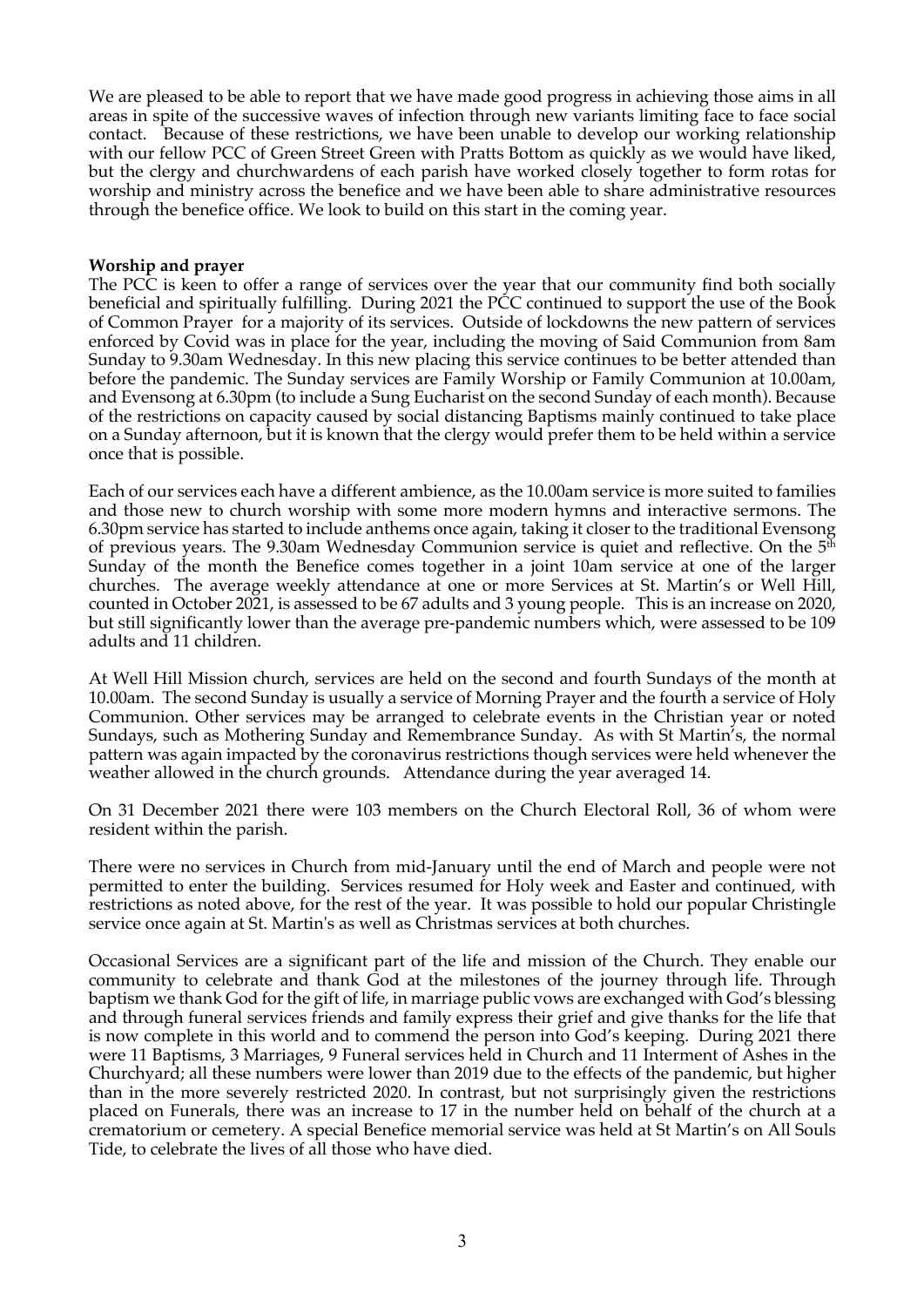#### **Deanery and Diocesan Synod Representation**

Two members of the PCC are members of the Deanery Synod, and one of these also represents the Deanery on the Diocesan Synod. This maintains the important link between the parish and the wider structure of the church.

# **The Church Building and Grounds**

St. Martin's remains open during daylight hours to our community and visitors for private prayer. Our Brass Crosby Room and Parish Room are made available for church and local community groups. Donations are received towards the running costs of these rooms. Well Hill Mission church may be opened between services by contacting the PCC secretary.

Restoration & Quinquennial Maintenance:The Quinquennial survey was carried on 4th June 2021 by Thomas Ford & Partners, with the report being received by the churchwardens in September. The report advised that the church was generally well cared for and that many of the minor issues found could be dealt with by volunteer working parties. The only item requiring immediate attention was the Victorian wall bordering the Tryhorn, which had just started to collapse and was deemed a risk to churchyard visitors. This has been cordoned off and is awaiting a scope of work from the architect before repairs can begin. A number of other areas require intervention within the five-year timeframe including the spire, some external stone and timberwork, missing roof tiles and some cracks in the stone frames of two stained glass windows. Separately from the Quinquennial process, the old boiler failed its annual service in June and it proved impossible to find replacement parts. Bearing in mind the church is a Grade 2\* listed building, so the options are limited, after research it was agreed to replace with a modern gas-fired boiler but with the ability to switch in new technologies as they became affordable.

Churchyard*:* A contractor is employed to undertake most of the churchyard maintenance. This is normally supplemented by monthly working parties organised by the Church, which were reinstated from April 2021. 2021 saw changes to footpath access due to work being carried out by Court Lodge, however the monthly Saturday working parties have cleared and tidied the boundaries allowing access to be clearer. Further work is intended in 2022 to enable this to provide a less slippery path, alongside the Court Lodge boundary. Ongoing work is envisioned to keep the Churchyard a safe and accessible place for visitors.

Well Hill Mission: Regular repairs and maintenance to the church and grounds are carried out by volunteers. No major work has been necessary during the year. In November a local historian with particular interest in Victorian churches attended the Remembrance Sunday service and took a series of photographs which were published together with a brief history.

# **Church Groups**

St. Martin's Toddler Group: Our Toddler Group usually runs during school term time. Babies, preschool age children and their carers meet in the Brass Crosby Room on a morning session once a week. The group is led by Jenny Wood, is run by volunteers and is non-profit making. The leader holds a DBS certificate and has attended safeguarding training covering all relevant aspects of safeguarding. The group was unable to operate through the early part of the year due to Covid restrictions, but reopened on 7th September, and has held weekly meetings since, averaging 10 adults and 10 children per week. A total of 39 different children have attended from time to time.

Choir: Usually the choir leads the singing at both Sunday services throughout the year and at other occasional and seasonal services. In the first part of 2021 the choir were unable to sing due to Covid restrictions. It was a joyful relief in June when the rules were relaxed and the choir were able to return and practice and sing together at services. Many in the choir felt relief that their singing voices had not disappeared during the long period of inactivity, and it was a reminder of what a pleasure it is to come together as a group and enhance the worship at St Martins.

Bellringers: The bellringers usually ring before our main Sunday Morning and Evening services; they also ring for weddings and funerals when requested. At the start of this year 'normal' ringing was still not possible, only four bells before a service, but updated guidance in June meant that all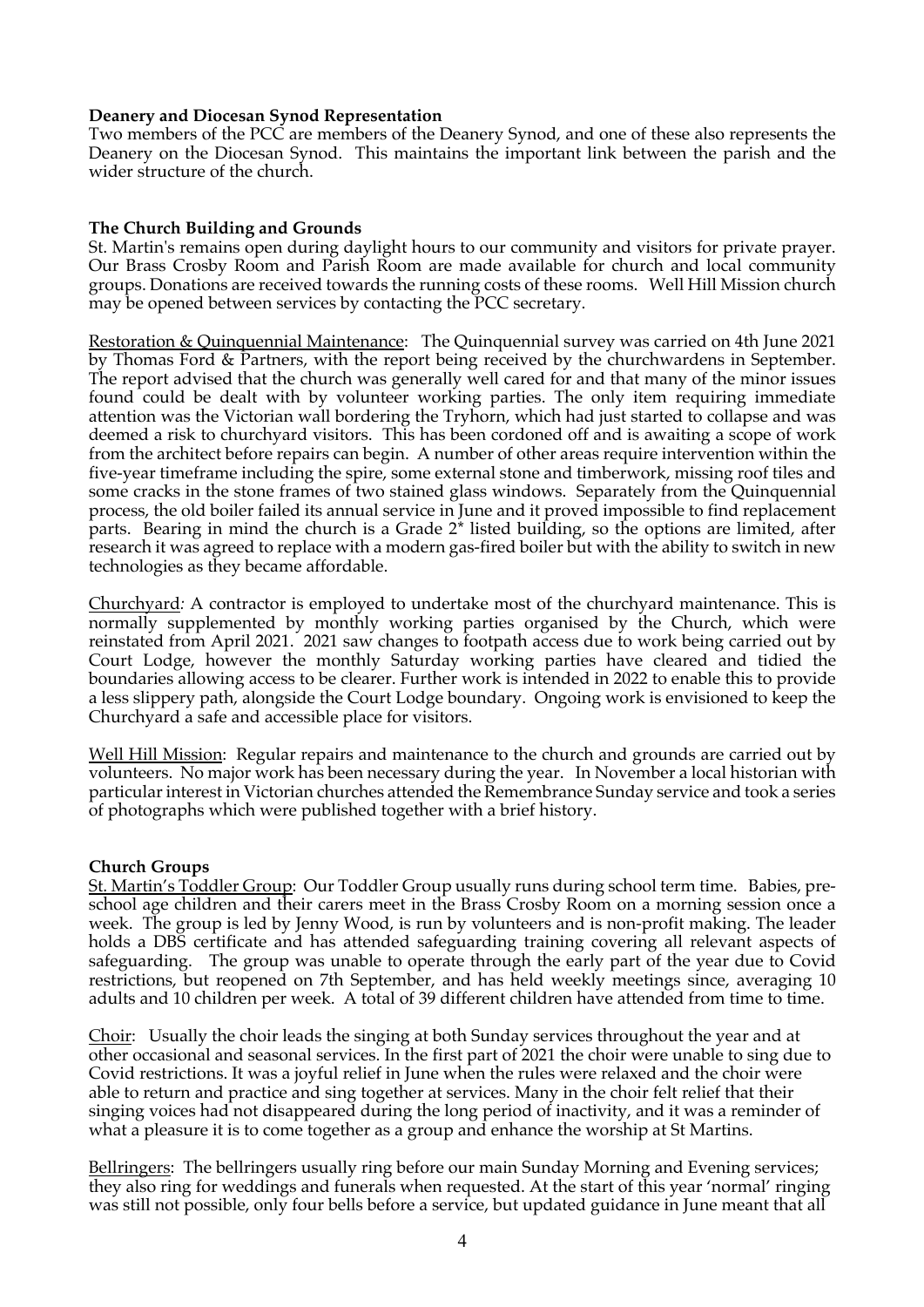the bells could be rung as long as sensible precautions were taken. Social distancing meant it was not possible to recruit and train new ringers. Because it is not wise to stay in the same small space for a long period only one peal and one quarter peal were run in the course of the year. We sadly lost two members of the band this year, Sarah Ford and Jean Pailing.

Ladies Group:The Ladies Group was unable to meet in the early part of the year but reconvened in the summer, holding meetings out of doors, weekly when possible. Later in the year meetings were able to be held indoors.

## **Pastoral Care**

Some parishioners are unable to attend church due to sickness or age. When permitted, our clergy visits church members who have requested it, to join in prayer and celebrate communion with them at their homes or in hospital. Other members of our congregation also identify and regularly visit church members who are sick or in need. If requested, prayers are said at Sunday services for those who are sick or in need. We also contribute to Welcare in Bromley and to the local food bank.

The Memory Café met monthly in the Brass Crosby Room once restrictions had lifted in July. It is designed to provide a social environment for people living with dementia. It provides similarly for their carers, allowing them to share time with others who are in the same situation. Each meeting includes a short act of worship.

## **Mission, Evangelism and Social Media**

Helping those in need is a demonstration of our faith. In addition to many of our parishioners giving generously of their time in volunteering, the PCC seeks to use the biblical principle of tithing in its financial charitable giving, both directly and by facilitating third party collections. The Focus Group meets to co-ordinate identified needs and make representation to the PCC on which missionary and relief agency projects should be supported. In 2021 the principal charity supported continued to be Christian Aid. Fundraising for The Bridge Trust and Welcare in Bromley was promoted during Advent and raised £1,869 including cheques made payable to the charities and gift aid.

During Covid, organising charity events has been made more difficult as has tracking third party facilitated giving. In November the PCC reluctantly voted not to guarantee the tithing amount for 2021 to help minimise our financial losses for the year, though generous giving during Advent and Christmas meant that by the end of year we were only £100 short of our target of 10%. Despite the difficulties of organising charity events and collections, St. Martin's and Well Hill Mission directly donated a total of £6,449 to 10 charities. In addition we facilitated third party donations of at least £520 to 5 charities.

Our magazine keeps parishioners and friends informed of the important matters affecting our churches and parish community and includes articles that help us grow as Christians. It is published monthly and distributed via email to approximately 160 people. The monthly newsletter is also published on the church website. We additionally produce and distribute a small number of paper copies to those with no internet access.

Our church website is 'www.stmartinchelsfield.org.uk' and our Facebook page can be found at 'www.facebook.com/ChelsfieldStMartins'. They both provide regularly updated information on regular church services, special services, events and other information for members and visitors. Our website was visited, on average, 1,250 times a month in 2021. The church also operates a YouTube channel which can found at YouTube under St. Martin of Tours Chelsfield. During lockdown when it was not possible to attend church services in person, services and sessions of prayer were recorded and both streamed live on Facebook and YouTube and recorded for later viewing as people preferred. We have continued to record and stream services and prayers through these channels throughout the year. They continue to be popular, with our Facebook page having 251 regular followers and our YouTube channel 35 subscribers. The church also operates a Twitter account (chelsfieldstmar) with 46 followers and an Instagram account (chelsfieldstmartins) with 109 followers.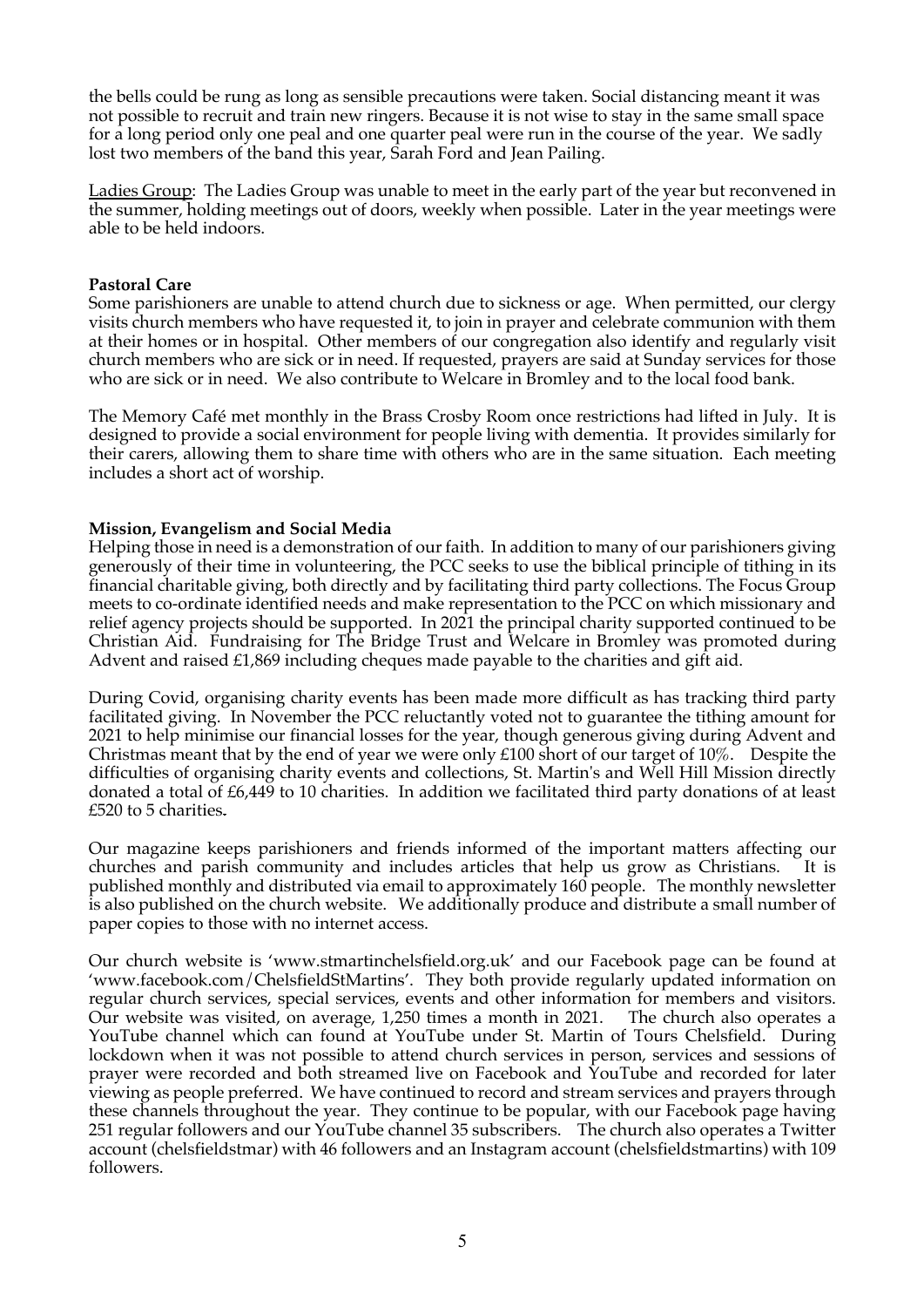Social events are an important part of parish life in helping to cement friendships both within and outside the church. They are also important in raising funds for the church. Unfortunately the continuing pandemic throughout 2021 has meant that almost all our normal social activities have been impossible to hold. We hosted two very successful Zoom events in January and February - a quiz with approximately 75 people in 14 teams, and a Murder Mystery evening hosted with the aid of a local amateur dramatic group. This latter event involved nearly 50 people, both adults and children, organised into 9 teams. We hope to reinstate many of the normal social events in 2022, including the Summer Fete, Heritage Open Day, concerts, guided walks, Sunday afternoon teas amongst others.

#### **Ecumenical relationships**

St. Martin's is a member of 'Churches Together in Orpington', a Corporate Member of the Prayer Book Society and is listed on the Small Pilgrim Places Network.

#### **Financial Review**:

The Financial Statements for St. Martin's cover the year ending 31st December 2021. They incorporate the finances of Well Hill Mission church and St. Martin's Toddler Group.

The coronavirus pandemic has had a seriously adverse effect on the PCC's finances in both 2020 and 2021. Few of the usual fundraising events, social activities and room lettings have been possible, and income in both years reflects that, being between £8k and £9k down on pre-pandemic figures. The PCC has had to use reserves to fund ongoing necessary expenditure.

Whilst we generally aim to have a balanced budget, we were unable to achieve this for 2021, given the ongoing effects of Covid on income generation. Our budget showed a deficit of £12.7k on general activities. We managed to improve on the budget a little through the year, but the final reported deficit on unrestricted income and expenditure was £9.9k (2020: £1.8k).

Total income for the year was £77.9k, of which £64.5k was unrestricted. Unrestricted income was 16% down on last year, but the difference was almost entirely due to a Special Appeal for general funds in 2020, which raised £11.9k.

Total expenditure increased to £105.3k, of which £74.4k (2020: £78.6k) related to normal on-going activities, and £30.9k for particular purposes funded from accumulated restricted funds. The largest single expense from these restricted funds was £22.7k on the urgent replacement of the church boiler in the autumn. The reduction in normal expenditure was primarily due to the decision of the PCC to reduce the Diocese Parish Share contribution to help mitigate the deficit.

The majority of our general expenditure is the cost of Ministry  $(£53.3k)$ . Most of this is an annual payment to the Diocese in the form of Parish Share to pay for clergy stipend, pensions and other central costs. Rectory costs and clergy expenses are also included in Ministry costs. The upkeep of the church and churchyard is the second largest item of expenditure.

We have one of the few remaining open churchyards in the diocese. The fee that the church is able to request for a burial is set by government and is significantly less than that charged by public and private churchyards. This imbalance has remained little altered for 30 years. These fees in no way cover our long-term maintenance obligations. We are fortunate in that we receive a number of additional voluntary restricted donations for the churchyard fund which help to offset part of this long-term commitment.

Significant expenditure on the church spire will be necessary in the next few years and we anticipate that a special Spire Appeal will be launched in 2022. Donations totalling £10,300 were received in 2020 in advance of the Appeal launch and are held in a restricted fund for that purpose.

Monies held in Restricted Funds arise from donations and fund-raising event income specified for a particular purpose. There are four funds, The Church Restoration Fund, the Spire Fund, Churchyard Fund, and a small balance held for use by the Toddlers Group. The new boiler was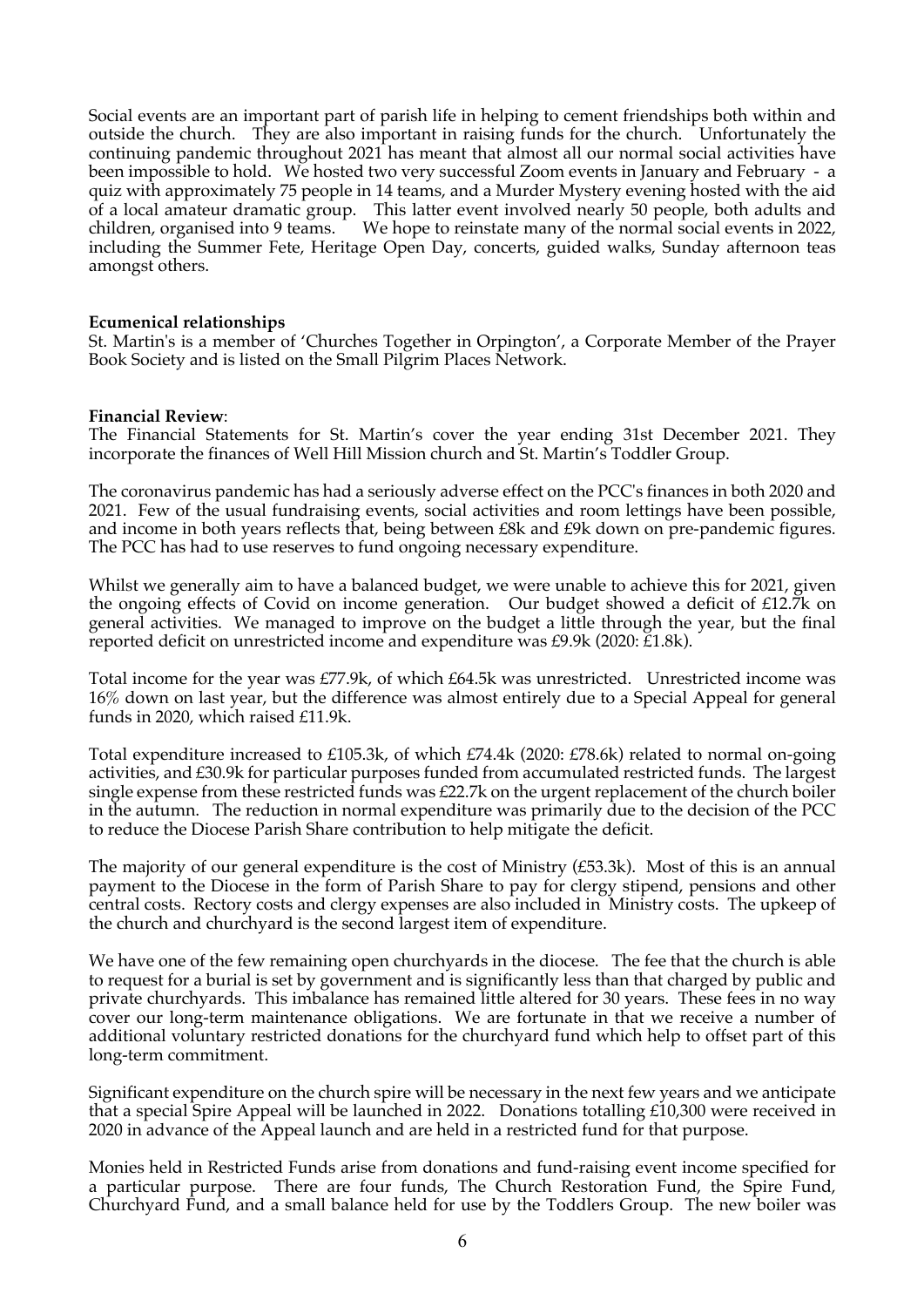funded from the Restoration Fund. Balances on these four funds totalled £116k at 31st December 2021, compared with £133.5k at the same date in 2020. Details of the balances on each of these funds are shown in Note 11 of the Financial Statements.

Well Hill Mission church maintains its own finances and are separately independently examined. Gift Aid donations for Well Hill are processed through St. Martin's and credited to their account. As part of the parish, its financial results are consolidated with those of St. Martin's. Well Hill Mission had a deficit of £371 in the year (£377 in 2020). Its reserves are set aside for future maintenance works.

The Toddler Group is a controlled group and their finances are consolidated as a restricted fund within the St. Martin's accounts. A surplus of  $\text{\pounds}36$  was recorded in 2021 (2020:  $\text{\pounds}43$ ). The group did not request any financial support from the PCC during 2021.

#### **Reserves Policy**

It is PCC policy to try to maintain a balance on 'free reserves' which equates to a minimum of 6 months of normal expenditure averaged over 3 years. It is held to smooth out fluctuations in cash flow and meet emergencies. Free reserves are unrestricted funds, excluding fixed assets, Well Hill Mission and all restricted funds. The balance of unrestricted free reserves at the end of the year 2021 was £47.5k, which represents approximately 7 months on that basis.

It is PCC policy to invest our short-term funds balances with the CCLA Church of England Deposit Fund and the Diocesan Board of Finance, primarily with the Diocesan Church Repair Fund.

## **Future Plans**

The advent of proven vaccines against coronavirus gives us hope that restrictions on normal life will continue to ease. We will continue to be mindful of our responsibility to ensure our buildings and our social activities are organised so that parishioners and visitors alike are protected as much as possible from infection.

We aim to develop a closer working relationship with people in the new benefice as restrictions ease. We will continue to make safeguarding a priority and will update our procedures in line with guidance and best practice. We will build on the achievements of the year and continue to expand our ministry, and hope to encourage more of the regular congregation to return to the church postpandemic.

As noted in the Financial Review, we plan to launch an appeal to help fund the cost of urgent repairs to the Spire and surrounding areas in 2022. The scope of works would be the renewal of the shingles to the roof with new hardwood (probably oak) shingles, the carrying out of stonework and other repairs to the walls of the tower and the carrying out of other repairs to the stonework around the church identified as being necessary in the Quinquennial Report. It is essential that the works to the tower are carried out at the same time as the shingle replacement work to make use of the scaffolding.

#### **Risk Management & Safeguarding**

The PCC regularly kept the special Covid-secure risk assessments under review, using the guidance from the Church of England for all operational events during the pandemic. These have been continually reviewed through 2021 as the situation changed. Once the church is able to re-open in a near-normal capacity the standard risk management report will be revised to consider any new working practices associated with the long-term management of the risk from Covid-19.

In compliance with the recommendations from Diocese of Rochester our 'Parish Safeguarding Officer' (PSO) has responsibility for Safeguarding of Children and Vulnerable Adults. Appropriate training has been undertaken by the PSO. It is now a requirement of all PCC members that they are DBS checked and undertake three safeguarding training courses, to give them a grounding in general safeguarding plus a module dealing with Domestic Abuse. Safeguarding policies are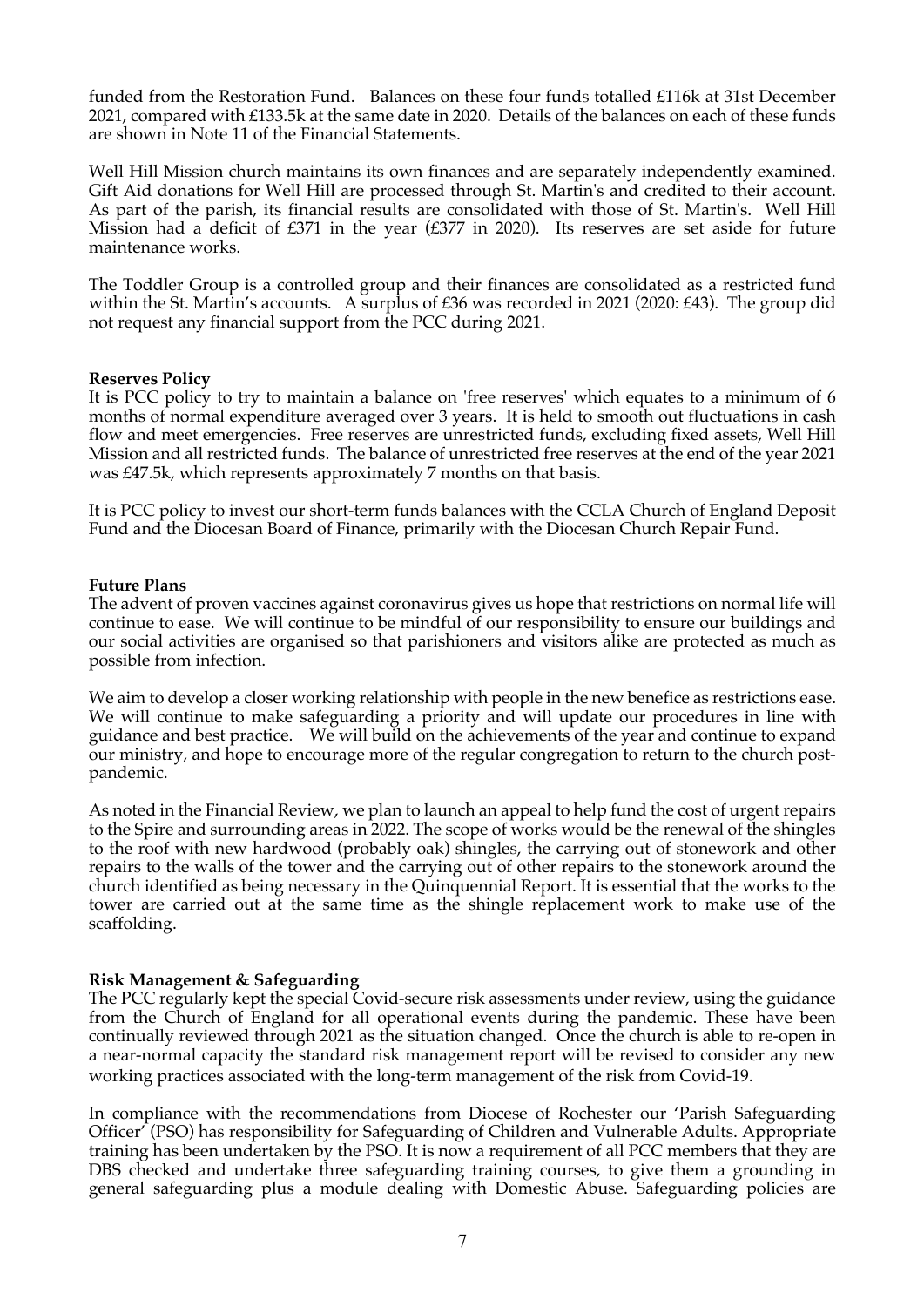approved annually by the PCC. The PCC has complied with the duty under Section 5 of the Safeguarding and Clergy Discipline Measure 2016 (duty to have regard to the House of Bishops' guidance on safeguarding children and vulnerable adults).

Insurance: The Church building, Parish Room and Well Hill Mission are insured with Ecclesiastical Insurance, they are index-linked and reviewed regularly. In March 2021 the Church building and contents were insured for £8.87m. The Parish Room, including contents, was insured for £2.96m. Well Hill Mission's building and contents are insured for £2.96m. The cover for the Parish Room and Well Hill Mission are in excess of their likely rebuilding cost, but are the amounts specified by the insurer. Public liability insurance cover is for  $E10m$ . There were no insurance claims during the year.

## **Volunteers**

The work of the Church and its achievements are dependent upon the unquantifiable time and talents its members bring to support all of its activities. The PCC takes this opportunity to thank all who have contributed during the year in any way to support the mission of the Church.

## **Structure, governance and management**

The PCC is a corporate body established by the Church of England. It operates under the Church Representation Rules 2020 under the Church Representation and Minister Measure 2019. The PCC is a registered charity under the full name of The Parochial Church Council of the Ecclesiastical Parish of St. Martin of Tours Chelsfield, registered number 1131573.

The method of appointment of PCC members is set out in the Church Representation Rules. Membership of the PCC consists of the clergy, churchwardens, lay reader and members elected by those members of the congregation who are on the Electoral Roll of the church. All those adults who regularly attend our services of worship and regard St. Martin's or Well Hill Mission as their principal church are encouraged to register on the Electoral Roll and stand for election to the PCC.

The PCC members are responsible for making decisions on all matters of general concern and importance to the parish including deciding how the funds of the PCC are to be spent.

There is usually a meeting of the full PCC every second month. There were 6 main meetings, a meeting immediately following the APCM to appoint officers, and an additional meeting in August to discuss the urgent upgrade of the church heating system. The average attendance across all 8 meetings was 82%. All PCC meetings were held online via Zoom due to the continuing Covid restrictions. The 2020 APCM held in April 2021 was attended by 28 people.

The PCC operates through a number of committees, which meet between full meetings of the PCC:

- Standing Committee: Meets to make recommendations to the full PCC. It has power to transact the business of the PCC between its meetings, subject to any directions given by the PCC. It comprises the clergy, churchwardens, lay reader, treasurer and secretary
- Finance Committee: Reviews the budgets, financial reports and major financial decisions. It has the same membership as the Standing Committee, but other members with financial expertise are co-opted as required.
- Mission and Evangelism Focus Group: Attends to matters relating to ministry and needs of people in the UK and other countries, draws together the prayer requests of the church and makes representations to the PCC on appropriate charity giving.

# **Administrative Information**

The church of St. Martin of Tours, Chelsfield is situated in the London Borough of Bromley and is located on the corner of Church Road and Court Road, Chelsfield, Kent. It is part of the Diocese of Rochester within the Church of England. Since 1st June 2021 it is part of the Benefice of Chelsfield with Green Street Green and Pratts Bottom.

The correspondence address is through the Joint Benefice office at St. Mary's Church, Worlds End Lane Orpington BR6 6AG and via email at office@smasch.org. The churchwardens may be